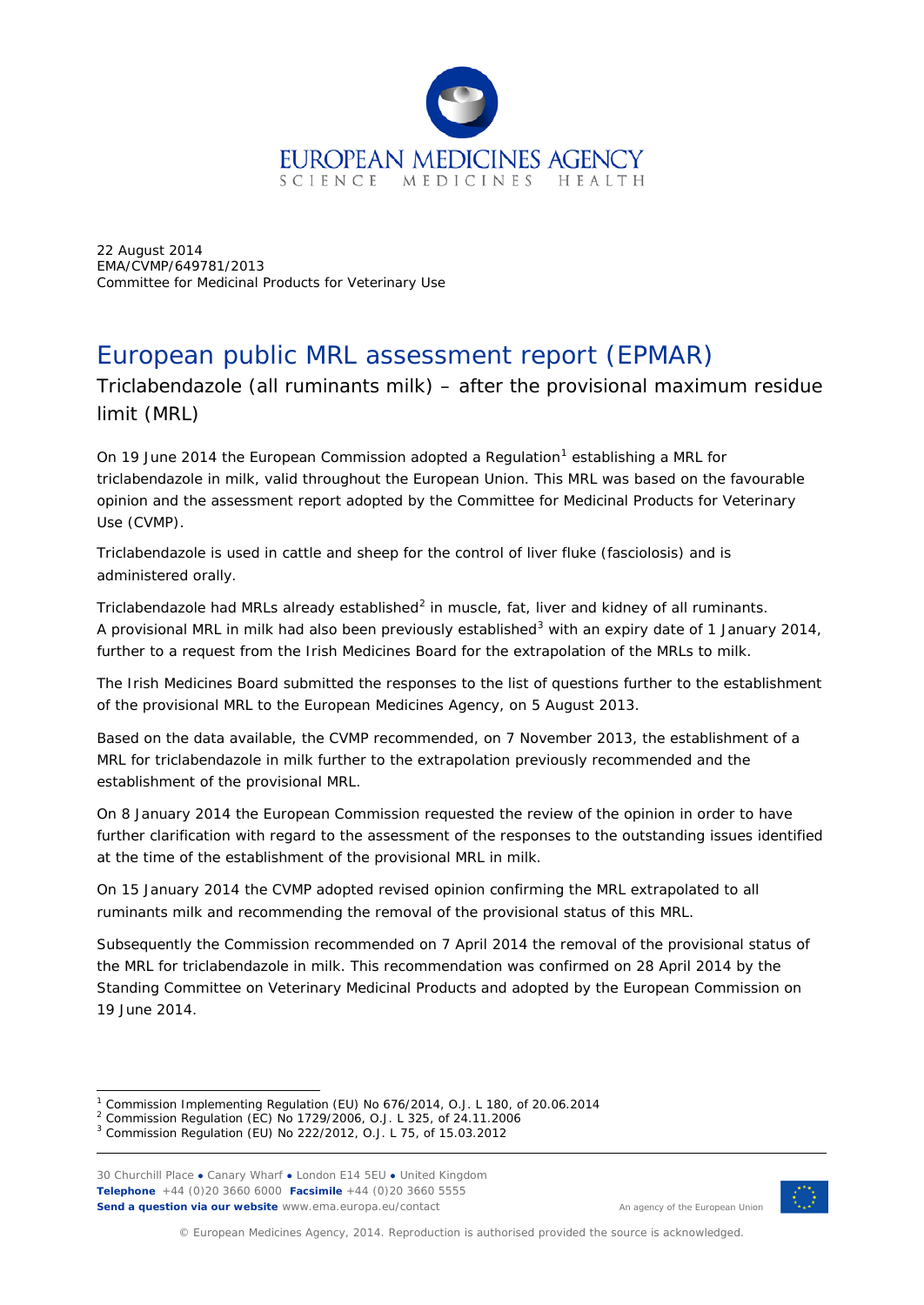### **Summary of the scientific discussion for the extrapolation of MRLs**

| Substance name:                  | Triclabendazole                                   |
|----------------------------------|---------------------------------------------------|
| Therapeutic class:               | Antiparasitic agents/Agents against endoparasites |
| Procedure number:                | EU/ART27/11/193/IMB                               |
| Applicant:                       | Ireland                                           |
| Target species:                  | All ruminants milk                                |
| Intended therapeutic indication: | Treatment of the liver fluke, Fasciola hepatica   |
| Route (s) of administration:     | Oral                                              |

## **1. Introduction**

Triclabendazole is a benzimidazole anthelmintic mainly employed in the control of the liver fluke, *Fasciola hepatica,* in sheep and cattle. Typically, an oral dose of 10 or 12 mg/kg bw is administered to sheep and cattle, respectively, at 8 to 10-week intervals during the fluke season, or at 5 to 6-week intervals in acute or sub-acute cases.

Triclabendazole was previously assessed by the CVMP resulting in the establishment of MRLs in ruminant tissues.

On 19 August 2011, the Irish Medicines Board submitted a request for an opinion on the extrapolation of maximum residue limits for triclabendazole to bovine and ovine milk. On 10 November 2011, the CVMP recommended a provisional MRL for triclabendazole in milk of all ruminants.

The Commission subsequently amended the entry for triclabendazole in table 1 of the Annex to Commission Regulation (EU) No 37/2010 of 22 December 2009 as follows:

| Pharmaco-<br>logically active<br>substance | Marker<br>residue                                    | Animal<br>species | <b>MRLS</b>                                                          | Target<br>tissues                | Other<br>provisions                                     | Therapeutic<br>classification                              |
|--------------------------------------------|------------------------------------------------------|-------------------|----------------------------------------------------------------------|----------------------------------|---------------------------------------------------------|------------------------------------------------------------|
| Triclabendazole                            | Sum of the<br>extractable<br>residues that<br>may be | All<br>ruminants  | $225 \mu g/kg$<br>$100 \mu g/kg$<br>$250 \mu g/kg$<br>$150 \mu g/kg$ | Muscle<br>Fat<br>Liver<br>Kidney |                                                         | Antiparasitic<br>agents/Agents<br>against<br>endoparasites |
|                                            | oxidised to<br>ketotricla-<br>bendazole              |                   | $10 \mu g/kg$                                                        | Milk                             | Provisional<br>MRL shall<br>expire on 1<br>January 2014 |                                                            |

Further to the establishment of a provisional maximum residue limit for triclabendazole in milk, Ireland submitted to the European Medicines Agency on 5 August 2013 additional data concerning the validation of the analytical method in milk in order to allow for the establishment of a final MRL in milk.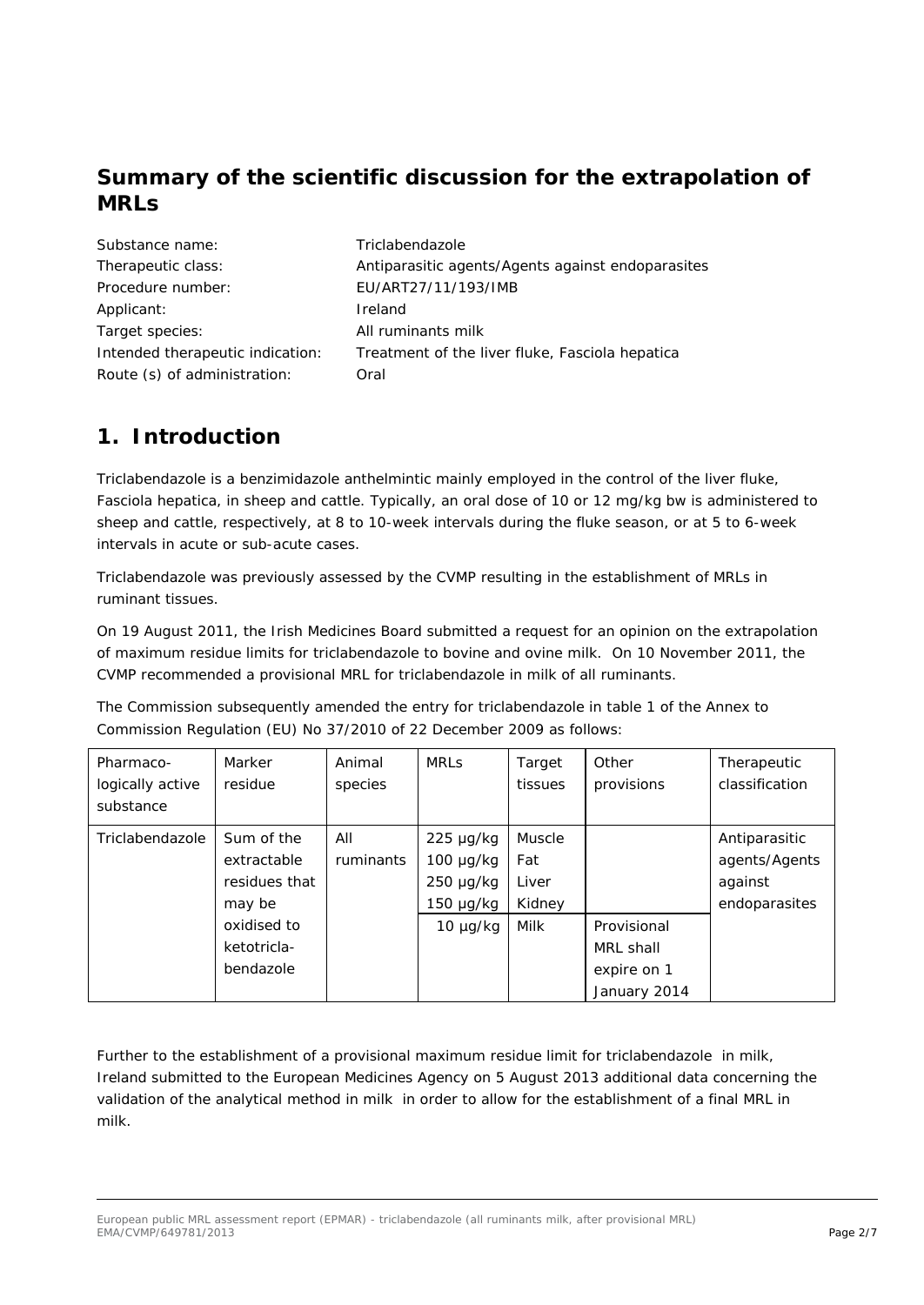This EPMAR provides an overall assessment of the request for the extrapolation of the MRLs for triclabendazole to milk and so covers the review performed for the establishment of the provisional MRL in milk as well as the review of the additional data provided in response to the outstanding issues identified at the time of the establishment of the provisional MRL.

## **2. Scientific risk assessment**

### *2.1. Safety assessment*

The CVMP has previously performed a consumer safety evaluation for triclabendazole and established a toxicological ADI of 0.0015 mg/kg bw, i.e. 0.09 mg/person, based on a NOEL of 0.15 mg/kg bw/day for increased postpartum mortality of the  $F_2$  generation in a two-generation rat reproduction study and applying an uncertainty factor of 100. Therefore, no further assessment regarding the establishment of the ADI of the substance is required for the purpose of this application.

#### *2.2. Residues assessment*

For the assessment of the request for extrapolation the Committee considered relevant residue data from the previous assessment and any new information made available as detailed below.

#### **2.2.1. Pharmacokinetics in target species**

A GLP compliant and well-designed study has been performed with the aim of measuring the concentration of radioactivity in milk and plasma during a 28-day period after a single oral dose of 11.57 mg triclabendazole/kg to a single lactating cow. The concentration of radioactivity in milk reached a maximum of 2102 µg equivalents/kg on day 2 before falling to 9 µg equivalents/kg on day 28. The terminal half-life was 3.22 days. Overall, 2% of the dosed radioactivity was excreted in milk over the 28-day study period. The metabolites identified were triclabendazole sulphoxide, triclabendazole sulphone and the parent compound. Extractable residues that could be oxidised to ketotriclabendazole accounted for 61 to 82% of the total radioactive residues. Ketotriclabendazole concentrations after 1, 10, 21 and 28 days were respectively 1156, 219, 14 µg/kg and below the limit of quantification (5 µg/kg).

No pharmacokinetic data concerning milk of other ruminant species were available.

#### **2.2.2. Residue depletion studies**

In an old non-GLP study (1987), a product containing triclabendazole was administered orally at the recommended treatment dose to 13 cows on a single occasion. The times between treatment and calving varied. Milk samples were collected from treated animals following calving and were analysed for triclabendazole and its primary metabolites. The parent compound was not detected in milk and triclabendazole sulfoxide was only detected at low concentrations in a small number of animals. Triclabendazole sulfone was detected in milk of all cows and appears to be the main residue with concentrations decreasing to close to or below the limit of detection (20 µg/kg) by 9 to 18 days after treatment.

No residue data concerning milk of other ruminant species were available.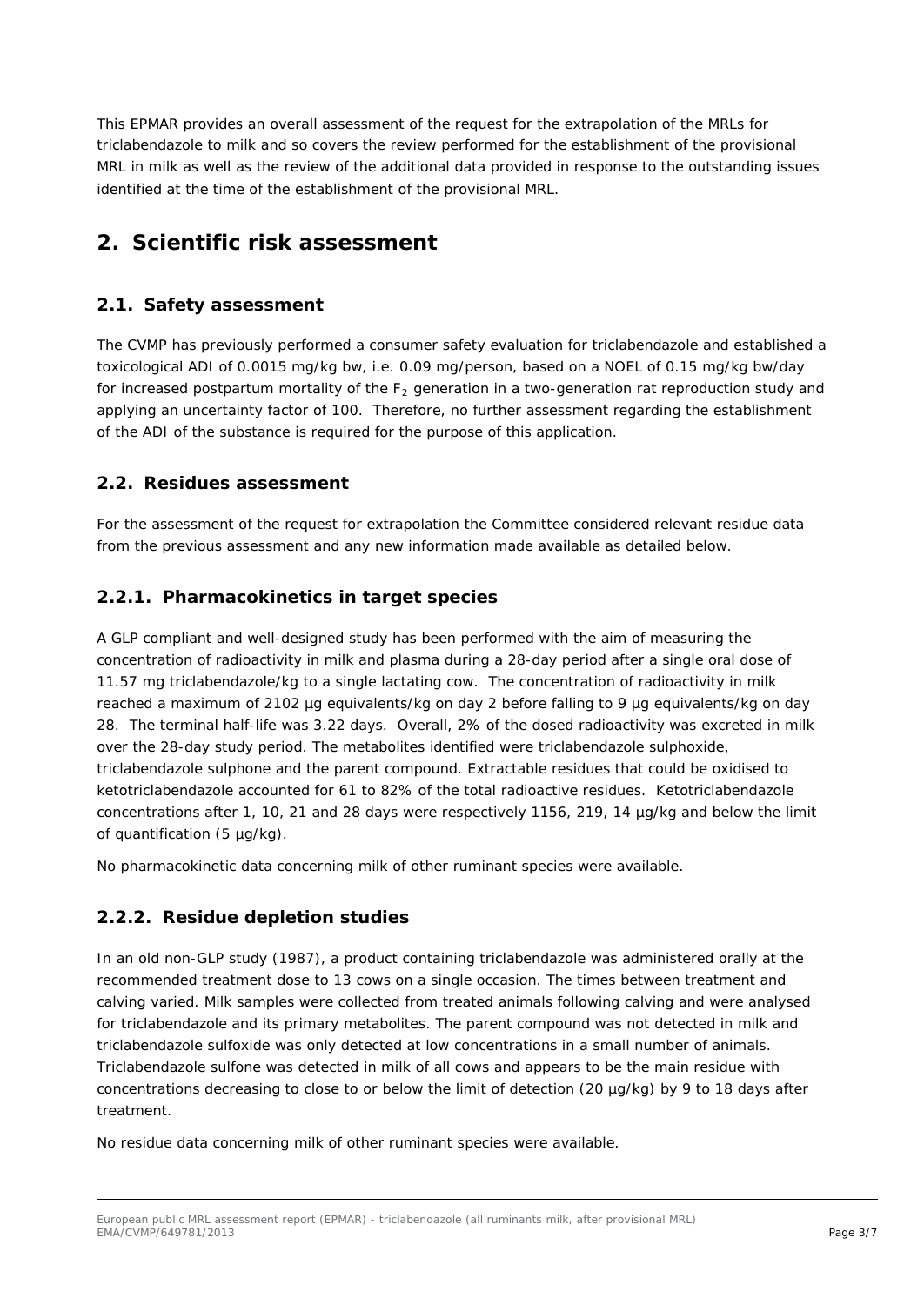#### **Selection of marker residue and ratio of marker to total residues**

Triclabendazole sulphone is the main metabolite identified in the radiolabelled study. The sum of the extractable residues that may be oxidised to ketotriclabendazole, which is the established marker residue for tissues, has also been proposed as marker residue for milk. The study results show that over the period of 1 to 21 days after administration, the proposed marker residue accounted for 61 to 82% of the total radioactive residues. Based on these data the ratio of marker to total residues in bovine milk can be considered to be 60%, which is the ratio observed closest to the time point at which the calculated intake of residues will be below the ADI.

No residue data were provided for other ruminants to demonstrate the presence of the marker residue in milk from other species and to derivate the ratio of marker to total residues. However, as triclabendazole metabolism is similar in bovine, ovine and caprine species it can be accepted that the marker residue established for bovine milk is equally applicable for ovine and caprine milk. Similarly the ratio of marker to total residues agreed to bovine milk (0.6) can be accepted to milk from other ruminant species.

#### **2.2.3. Monitoring or exposure data**

Results of the national residue monitoring programme for 2008 to 2010 were provided. Triclabendazole sulphone was detected in three out of 148 samples of tested bulk milk in 2008 and in one out of 179 samples of tested bulk milk in 2010. Levels of triclabendazole sulphone detected ranged from 2.2 μg/kg to greater than 50 μg/kg. No non-compliant results were reported for 2009.

#### **2.2.4. Analytical method for monitoring of residues**

A reverse phase HPLC/UV method, that measures the marker residue as 'the sum of all metabolites that can be oxidized to ketotriclabendazole' in milk was provided. This method is essentially the same as the established method for monitoring residues in tissues, which has been previously accepted by the CVMP as validated for monitoring of residues. The method converts triclabendazole, its sulfoxide and its sulfone to ketotriclabendazole, levels of which are determined using reverse phase HPLC/UV. The limit of quantification for bovine milk is 5 µg/kg.

Although the analytical method proposed was considered generally suitable for monitoring of residues of triclabendazole in milk further validation data were considered necessary concerning the specificity, accuracy, precision, reproducibility and linearity. As a result of these deficiencies only a provisional MRL could be recommended.

The additional data provided in response to the outstanding issues identified in the EPMAR for the recommendation for a provisional MRL demonstrated that the method was specific for triclabendazole and its metabolites and that the accuracy was acceptable at the level of the proposed MRL and twice the proposed MRL. Repeatability and reproducibility were satisfactorily demonstrated. Linearity of the method was also demonstrated.

The method can be considered validated for the purpose of monitoring residues in bovine milk.

While no specific data in sheep milk were provided, considering that the method to analyse milk is essentially the same as the established method for monitoring residues in tissues which is validated for tissues in bovine, ovine and caprine species, it is reasonable to assume that the method will perform equally well in milk of other ruminants.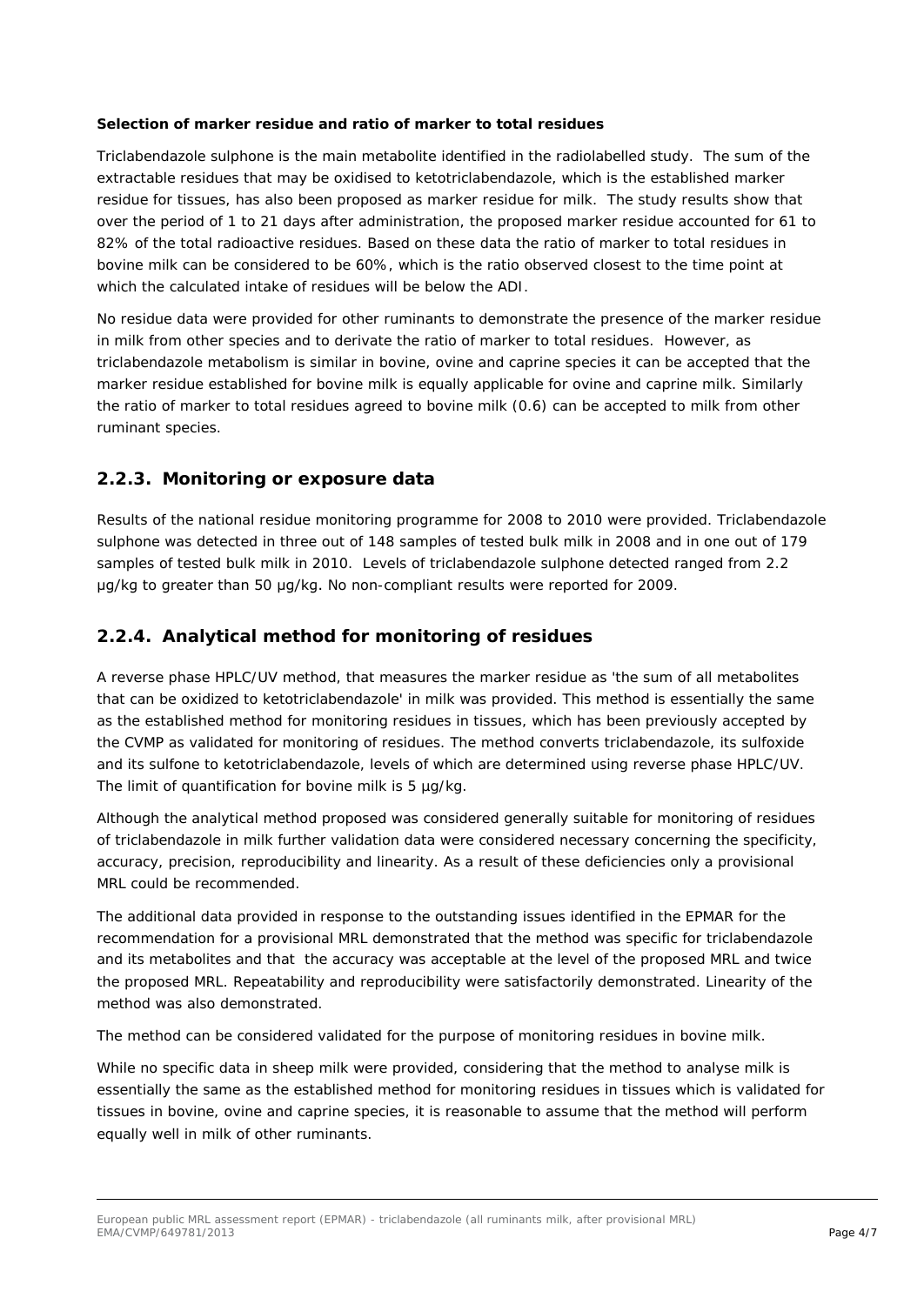The proposed method has been reviewed by the relevant European Union Reference Laboratory which confirmed the overall suitability of the method for monitoring purposes.

#### **2.2.5. Findings of EU or international scientific bodies**

The Joint FAO/WHO Expert Committee on Food Additives (JECFA) recommended the following MRLs for which were adopted by the Codex Alimentarius:

- cattle: fat 100 μg/kg, kidney 400 μg/kg, liver 850 μg/kg, muscle 250 μg/kg
- sheep: fat 100 μg/kg, kidney 200 μg/kg, liver 300 μg/kg and muscle 200 μg/kg.

No MRL was established for milk.

### **3. Risk management considerations**

### *3.1. Potential effects on the microorganisms used for industrial food processing*

Microbiological effects are not expected for this substance therefore such data are not considered necessary.

#### *3.2. Other relevant risk management considerations for the establishment of maximum residue limits*

The data provided for the scientific evaluation of triclabendazole for the establishment of a maximum residue limit in milk were limited and do not comply with the requirements of Volume 8 of *The rules governing medicinal products in the European Union*. In particular the radiolabelled pharmacokinetic study was carried out with one animal only and the residue data provided were very limited.

Recognising the deficiencies in the data presented, the Committee took also into account the following:

- Although other flukicidal substances exist for which MRLs in ruminant milk have been established, these substances are not approved for the treatment of immature fluke, and consequently it is recognised that at present there is a lack of available products for the treatment of immature fluke in animals producing milk for human consumption;
- Liver fluke is a highly debilitating disease leading to loss of condition and ultimately cachexia and potentially death and therefore the availability of an adequate range of products for the treatment of immature fluke is essential in order to avoid unnecessary suffering of the animals;
- The establishment of a maximum residue limit is essential to provide the reference level for control purposes and to enable the use of the substance;
- The lack of available products coupled with welfare issues, may lead to increased use of the products under non-authorised conditions.

#### *3.3. Extrapolation of MRLs*

On the basis of the MRLs established in ruminant tissues, the bioavailability of the residues in tissues, and of the standard food package, the amount of total residues that may be daily ingested by the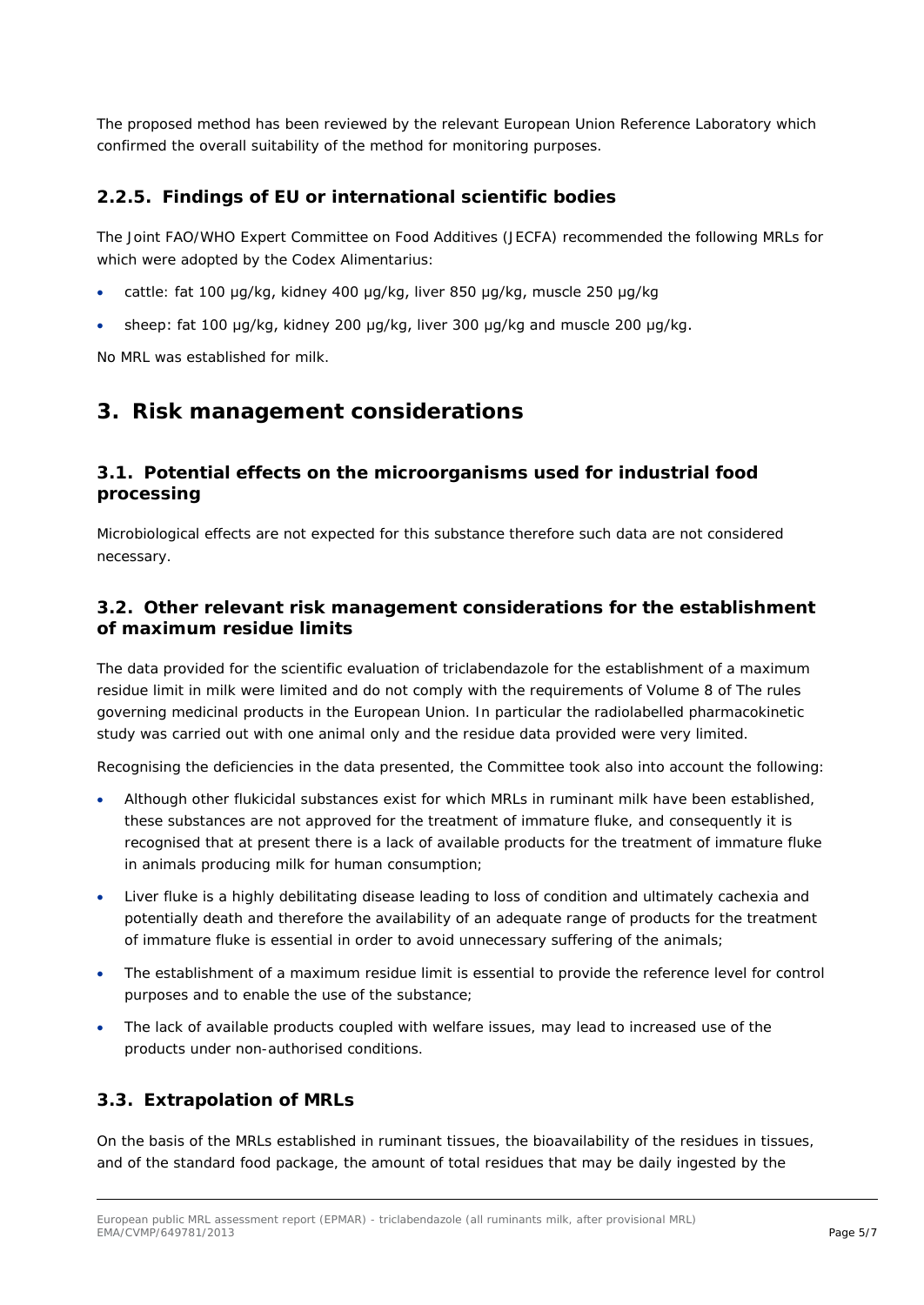consumer is approximately 63 μg per day (equivalent to 70% of the ADI). This leaves 27 μg (approximately 30% of the ADI) for the establishment of a MRL for milk.

Considering the ratio of marker to total residues of 0.6 agreed in bovine milk, a MRL of 10 ug/kg can be proposed.

In view of the information available and the risk management considerations the CVMP recommends the extrapolation of the existing MRLs for triclabendazole to bovine milk.

Information on depletion of residues in milk is available from studies in cattle only, however in view of the fact that the metabolism of triclabendazole is similar in bovine, ovine and caprine species it can be accepted that the marker residue established for bovine milk is equally applicable for ovine and caprine milk and that the ratio of marker to total residues (0.6) is also applicable. Therefore the MRL recommended for bovine milk can be extrapolated to all ruminants.

The limited data available suggest that following oral administration at the recommended dose to shortly before calving residues in milk are at or around the proposed MRL value (i.e. around 10 μg/l) approximately 21 to 28 days after administration.

#### **Calculation of theoretical daily intake of residues**

| Edible<br>tissue or<br>product | Daily<br>consumption<br>(kg) | MRL<br>$(\mu g/kg)$ | Ratio of the<br>marker/total<br>residue | Bioavailability<br>factor | Amount per edible<br>tissue or product |
|--------------------------------|------------------------------|---------------------|-----------------------------------------|---------------------------|----------------------------------------|
| Muscle                         | 0.30                         | 225                 | 0.32                                    | 0.20                      | $42.2 \mu g$                           |
| Fat                            | 0.05                         | 100                 | 0.30                                    | 0.10                      | $1.7 \mu g$                            |
| Liver                          | 0.10                         | 250                 | 0.24                                    | 0.17                      | 17.7 $\mu$ g                           |
| Kidney                         | 0.05                         | 150                 | 0.27                                    | 0.04                      | $1.1 \mu g$                            |
| <b>Milk</b>                    | 1.5                          | 10                  | 0.60                                    | 1.00                      | $25 \mu g$                             |
| Total                          |                              |                     |                                         |                           | $87.7 \mu g$                           |
|                                |                              |                     |                                         |                           | (97.4% of the ADI)                     |

Details used in the calculation of theoretical daily intake of residues from bovine tissues and milk:

#### *3.4. Conclusions and recommendation for the establishment of maximum residue limits*

Having considered that:

- a toxicological ADI of 0.0015 mg/kg bw (i.e. 0.09 mg/person) was previously established as the overall ADI for triclabendazole,
- the metabolic profile of triclabendazole in laboratory animals and the target species (rats, sheep, goats and cattle) is similar,
- the marker residue established for tissues (the sum of the extractable residues that may be oxidised to ketotriclabendazole) can also be accepted as the marker residue for milk,
- the ratio of marker to total residues for milk was estimated to be of 0.6,